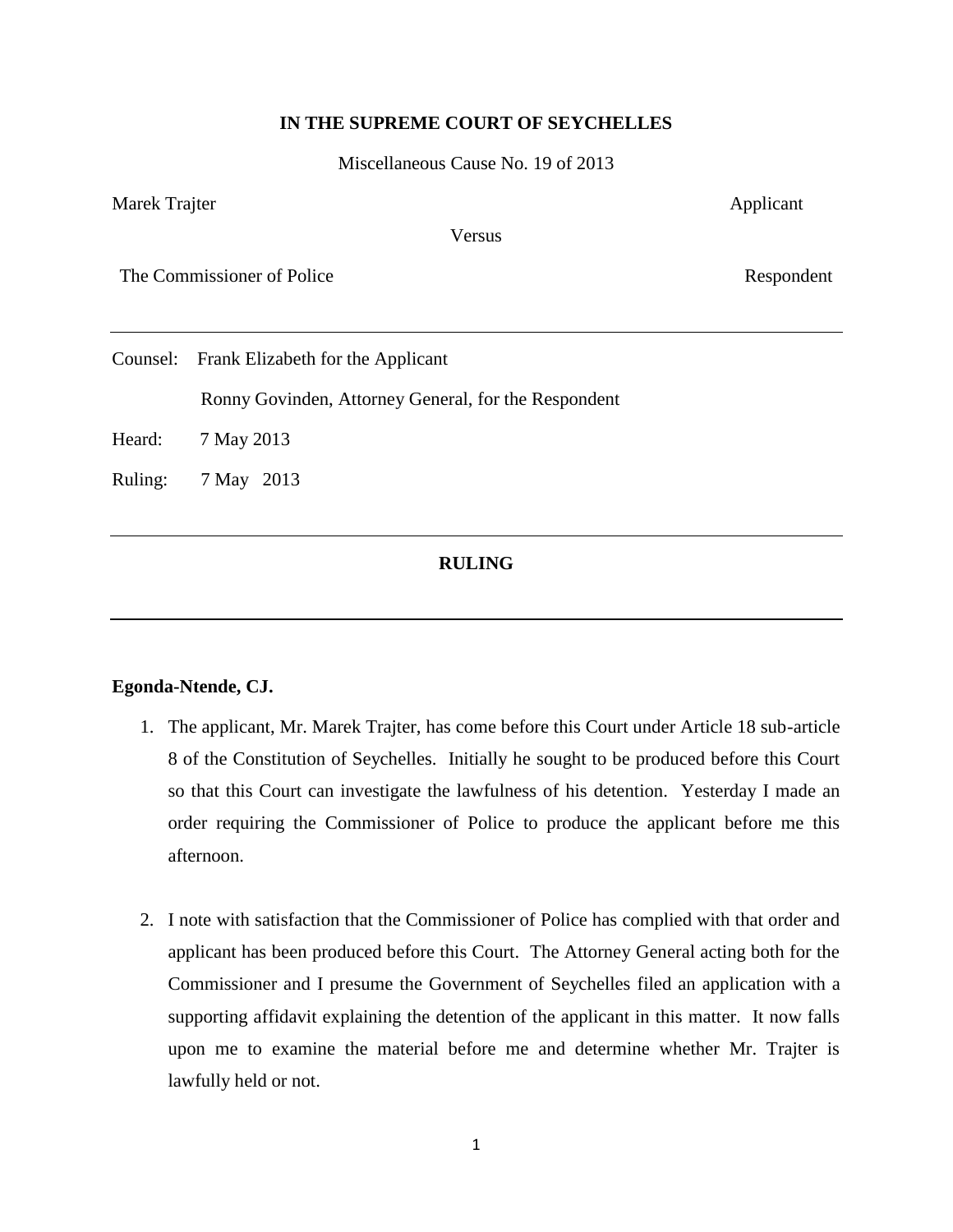- 3. The applicant, from what I can gather in the affidavit filed by Mr. Bastienne the Principal Secretary in the Ministry of Home Affairs, was until the  $02<sup>nd</sup>$  May 2013 a citizen of Seychelles. Being a citizen of this country as of the  $02<sup>nd</sup>$  May 2013 he was entitled to certain rights under the Law that had to be observed. Mr. Bastienne has stated on oath that the citizenship was revoked by the Minister for Home Affairs on the  $02<sup>nd</sup>$  May 2013. And that after revocation of such citizenship the applicant became a prohibited immigrant in terms of Section 19(1) sub-section H of the Immigration Decree who was liable to deportation from the Republic of Seychelles.
- 4. It has been contended for the Government that in light of the revocation of the citizenship of the applicant the Minister had the power and authority to detain and deport the applicant from this jurisdiction. On the other hand Mr. Elizabeth, counsel for the applicant, has stated that the Minister in purporting to revoke the citizenship of the accused did not comply with the Law.
- 5. It is imperative at this stage that we examine the lawfulness of the actions of the Minister in order to determine whether the power as exercised has been rightly exercised or not and whether ultimately the applicant is lawfully held or not.
- 6. I will start by setting out in its entirety Section 11 of the Citizenship Act Cap 30, hereinafter referred to as the Act. It reads and I quote

"(1) The Minister may subject to the provisions of this Section by order deprive a citizen by registration or naturalisation of the citizenship of Seychelles if the Minister is satisfied that the registration or naturalisation was obtained by means of fraud, false representation or the concealment of any material fact.

(2) Before making an order under this Section the Minister shall give the person against whom the order is proposed to be made notice in writing informing the person the ground on which it is proposed to be made and of the right of the person to have the case referred for enquiry under sub-section 3.

(3) If a person notified under sub-section 2 applies for an enquiry within such time and in such manner as maybe prescribed the Minister shall refer the case for enquiry and report to a Commissioner appointed by the Minister for the purpose.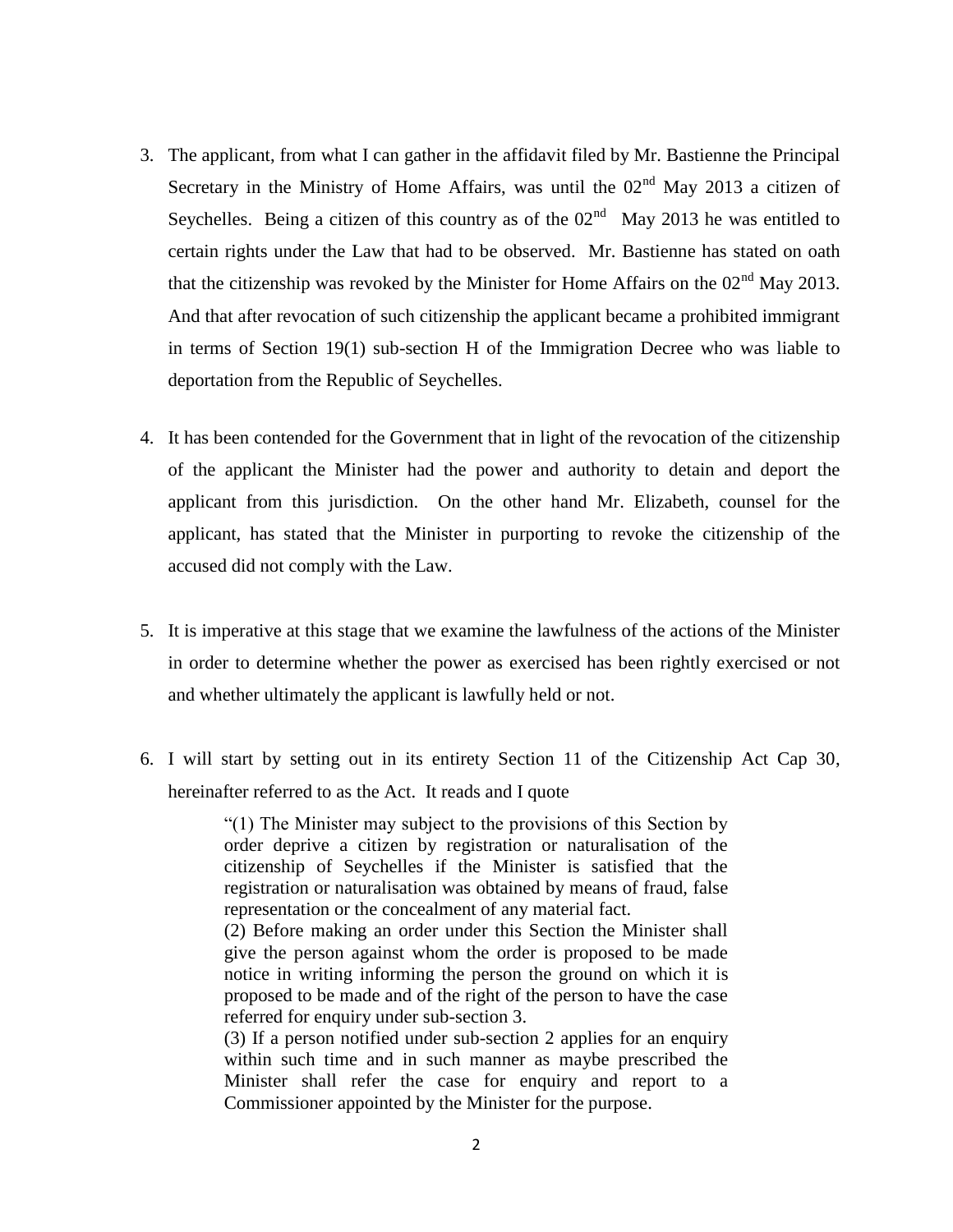(4) The powers rights and privileges of a Commissioner appointed under sub-section 3 shall be the same as those conferred on a Commissioner by the Commissions of Enquiry Act and the provisions of that action, mutatis mutandis, apply in relation to an enquiry under this Section and to a person summon to give evidence or giving evidence at the enquiry. (5) A person shall not be qualified for appointment as a Commissioner under sub-section 3 unless the person is or has been a Judge of the Court of Appeal or of the Supreme Court".

- 7. It is clear from the forgoing statutory scheme that a Minister cannot exercise the powers under section  $11(1)$  of the Act before he has complied with section  $11(2)$ ,  $11(3)$  and 4 and 5 of the Act. The affidavit of Mr. Bastienne is quiet on whether the Minister complied with section  $11(2)$  of the Act. During the hearing I did ask the Honourable Attorney General to inform me whether the Minister did comply with section 11(2) of the Act but I have received no direct answer to that question.
- 8. The applicant has stated in his application that he is a citizen of this country and his declaration of citizenship and registration was registered on the 09<sup>th</sup> April 2013. He has not stated that he received a notice of revocation or a notice of intention of revocation. Neither has Mr. Bastienne affirmed whether the Law was complied with. But when you take into account the fact that these events have happened over a very short period of time I can only reach one conclusion that the Minister did not comply with section 11(2) of the Act. For had he done so this would have been disclosed on the affidavit of Mr. Bastienne.
- 9. The lawfulness or otherwise of the detention of the applicant hinges on the actions of the Minister and it is clear that they fall short. The Minister has not complied with section 11(2) of the Act and as a result trigger, [or] give an opportunity to the applicant to opt for an enquiry to be made or not to be made. The rights contained in the laws of Seychelles and in the Constitution cannot be regarded as cosmetic. They are real. And Public officials that administer these laws must comply with both the letter and spirit of the law. Having found that the Minister has fallen short in this regard I can only conclude that any actions based on this foundation continue to be unlawful. If the Minister has not acted